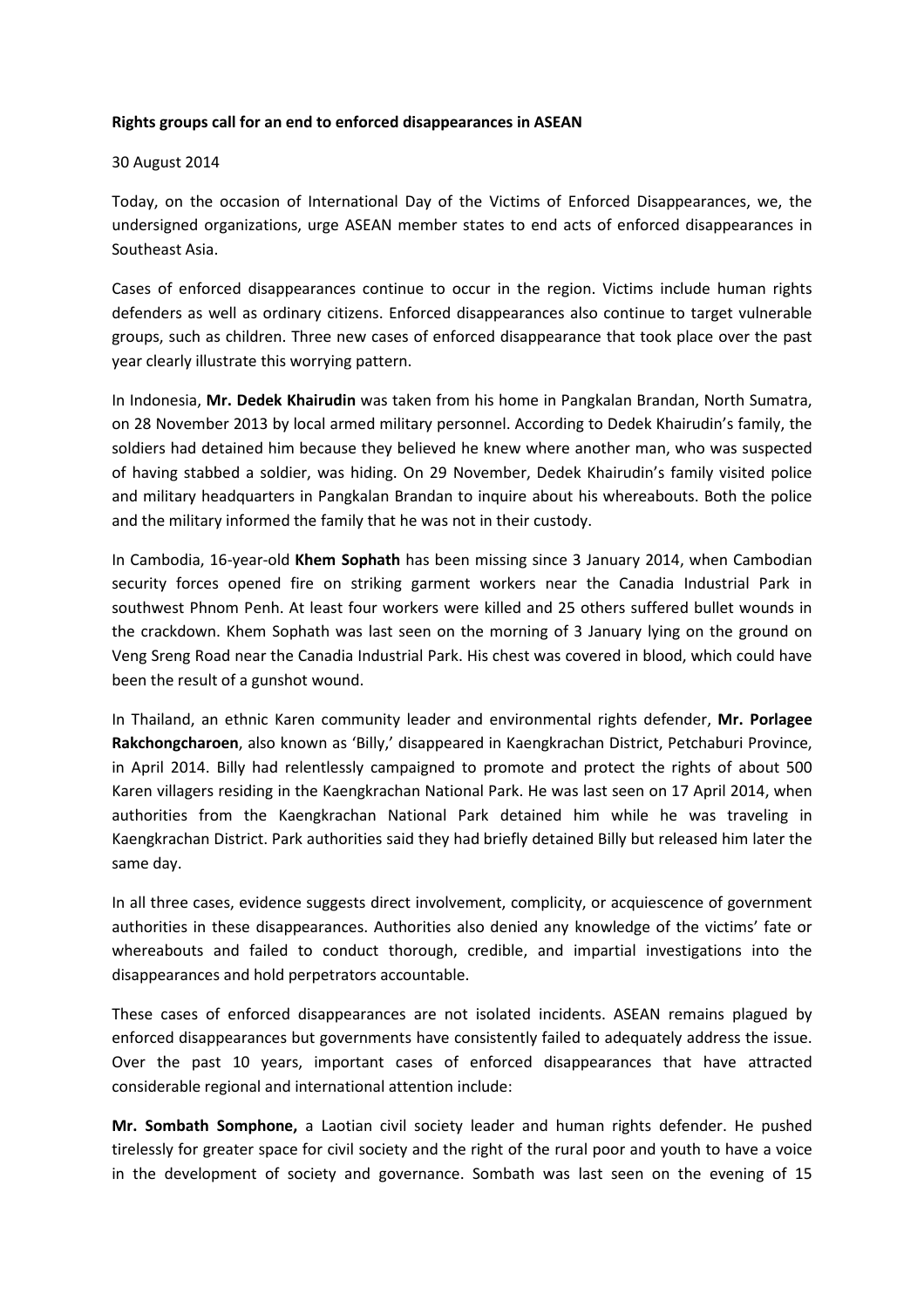December 2012 in Vientiane, Laos. Closed-circuit television (CCTV) footage showed that police stopped Sombath's car at a police post. Within minutes after being stopped, unknown individuals forced him into another vehicle and drove away. Analysis of the CCTV footage shows that Sombath was taken away in the presence of police officers. Despite the Lao Government's pledge to "thoroughly and seriously" investigate Sombath's disappearance, the authorities' probe has been inadequate and unproductive.

Ms. Sumlut Roi Ja, an ethnic Kachin woman from Momauk Township in Burma's Kachin State. Burma Army soldiers abducted her and took her to a military post on 28 October 2011 along with her husband and her father-in-law. Soldiers suspected the three had ties to the Kachin Independence Army - an ethnic armed opposition group. Sumlut Roi Ja's family members filed numerous petitions asking authorities to disclose her fate or whereabouts. However, both military and civilian authorities have consistently refused to investigate Sumlut Roi Ja's disappearance and prosecute the soldiers who abducted her. Burma Army officials have even denied having detained her.

Mr. Jonas Burgos, a Filipino farmer and leading activist with the Alliance of Farmers in Bulacan Province, Philippines. He was abducted by five unknown individuals on 28 April 2007 at a restaurant in a shopping mall in Quezon City, Metro Manila, while he was having lunch alone. On 18 March 2013, the Court of Appeals determined that the abduction of Jonas Burgos was a case of enforced disappearance. On 12 April 2013, the Supreme Court ordered the Philippine Army's Chief of Staff to disclose the whereabouts of the soldiers believed to be involved in the disappearance of Jonas Burgos. However, the Philippine Army has ignored the Supreme Court's order and no one has been held accountable for the disappearance.

Mr. Somchai Neelapaijit, a human rights lawyer who defended victims of torture in the restive southern provinces of Thailand. On 12 March 2004, Somchai was stopped at a Bangkok roadside and pulled from his car by a group of men. On 12 January 2006, a Bangkok Criminal Court convicted a police officer and sentenced him to three years in prison for his participation in robbing Somchai and forcing him into a vehicle. The court ordered his release on bail pending appeal. Four other police officers accused of the same offenses were acquitted. On 19 September 2008, it was reported that the convicted police officer was missing in a landslide. To this day, the police officer's whereabouts remain unknown. On 11 March 2011, the Court of Appeals overturned the conviction of the police officer and upheld the acquittal of the other four.

Our organizations call on ASEAN member states to increase their efforts to investigate these and all other unsolved cases of enforced disappearances, bring those responsible to justice, and provide reparations to victims and their families.

We also urge all ASEAN member states to ratify the International Convention for the Protection of All Persons from Enforced Disappearance (ICPPED) and incorporate its provisions into national law as a matter of priority. Nine of the ten ASEAN member states are not a party to the ICPPED. Only Cambodia has ratified the convention. Indonesia, Laos, and Thailand have signed, but not yet ratified, the ICPPED.

In line with the 24 March 2014 statement of the ASEAN Civil Society Conference/ASEAN Peoples' Forum (ACSC/APF) 2014, we urge ASEAN governments to amend the Terms of Reference of the ASEAN Intergovernmental Commission on Human Rights (AICHR) to ensure that the body effectively